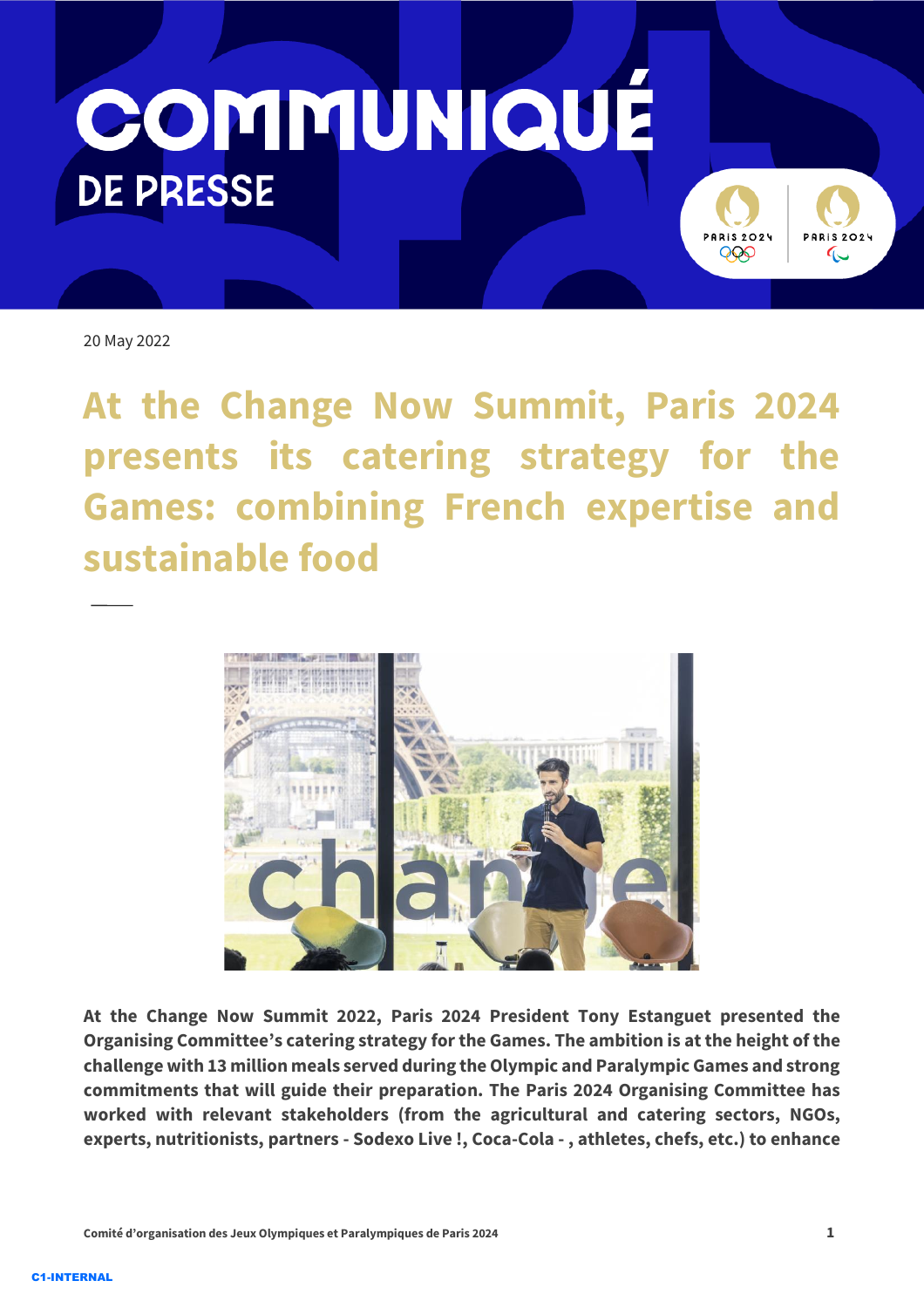

## **French expertise and promote social and environmental practices that are more sustainable during the Games.**

## **French and sustainable cuisine in the spotlight during the Games**

Paris 2024 has made **six commitments** to support the transformation of the restaurant model and to highlight French cuisine:

- **Twice as many plant-based foods per meal**
- **The objective of zero food waste** by sizing quantities, designing recipes that reduce the risk of waste and recycling 100% of non-consumed food.

In total, these two targets will halve the average carbon footprint of a meal during the Games.

- **100% certified food** to guarantee the origin and quality of the products (80% of the supply from France, 25% of which will be sourced within 250 kilometres of the competition sites, 100% responsible fishing, 100% French dairy products, etc.).
- **Half the amount of single-use plastic in catering, in response to high expectations, particularly** from athletes and consumers, to reduce plastic pollution. This will be achieved by reusing 100% of the tableware for on-site catering, through the provision of returnable containers and by collecting and recycling 100% of the plastic that could not be avoided.
- **100% of the equipment and infrastructure used for catering during the Games will be reused.** The Paris 2024 Games anticipate the reuse of tableware, such as cutlery and plates, as well as catering facilities, most of which will be in existing structures: catering in the Athletes' Village will be provided in the Cité du Cinéma (a giant film studio complex in Saint Denis), for example.
- **EXECT At least 10% mandatory inclusion in catering contracts.** This turnaround in catering cannot be achieved without social commitments and Paris 2024 wants the Games to be a springboard for unemployed people and for local businesses. This is why a 10% integration threshold will be mandatory and will reach 15% in the Athletes' Village, thanks to the commitment of Sodexo Live!, Official Supporter of Paris 2024. The threshold will ensure that a percentage of jobs will be reserved for people with disabilities, who are unemployed, or people from priority areas.

## **France invites the world to its table to discover its culinary expertise**

During the Games, 13 million meals and snacks will be served to many different audiences: spectators, organising teams and volunteers, athletes and their support staff, media, hospitality and the Olympic and Paralympic family. They do not have the same culture or the same needs, but they all share the same desire to eat well in France, a country renowned for its gastronomy.

In order to provide an offering tailored to each individual, these commitments will guide catering during the Games, from snacking, to meals in the Athletes' Village, to refreshment bars at the competition venues.

The Games will be played out in the four corners of France and Paris 2024 also wishes to highlight the expertise of each host region. Everyone will be able to discover the products and specialities of the varying French regions at competition venues. The temporary competition venues will act as test labs for new, innovative products and trialling large-scale solutions such as alternatives to single-use plastic.